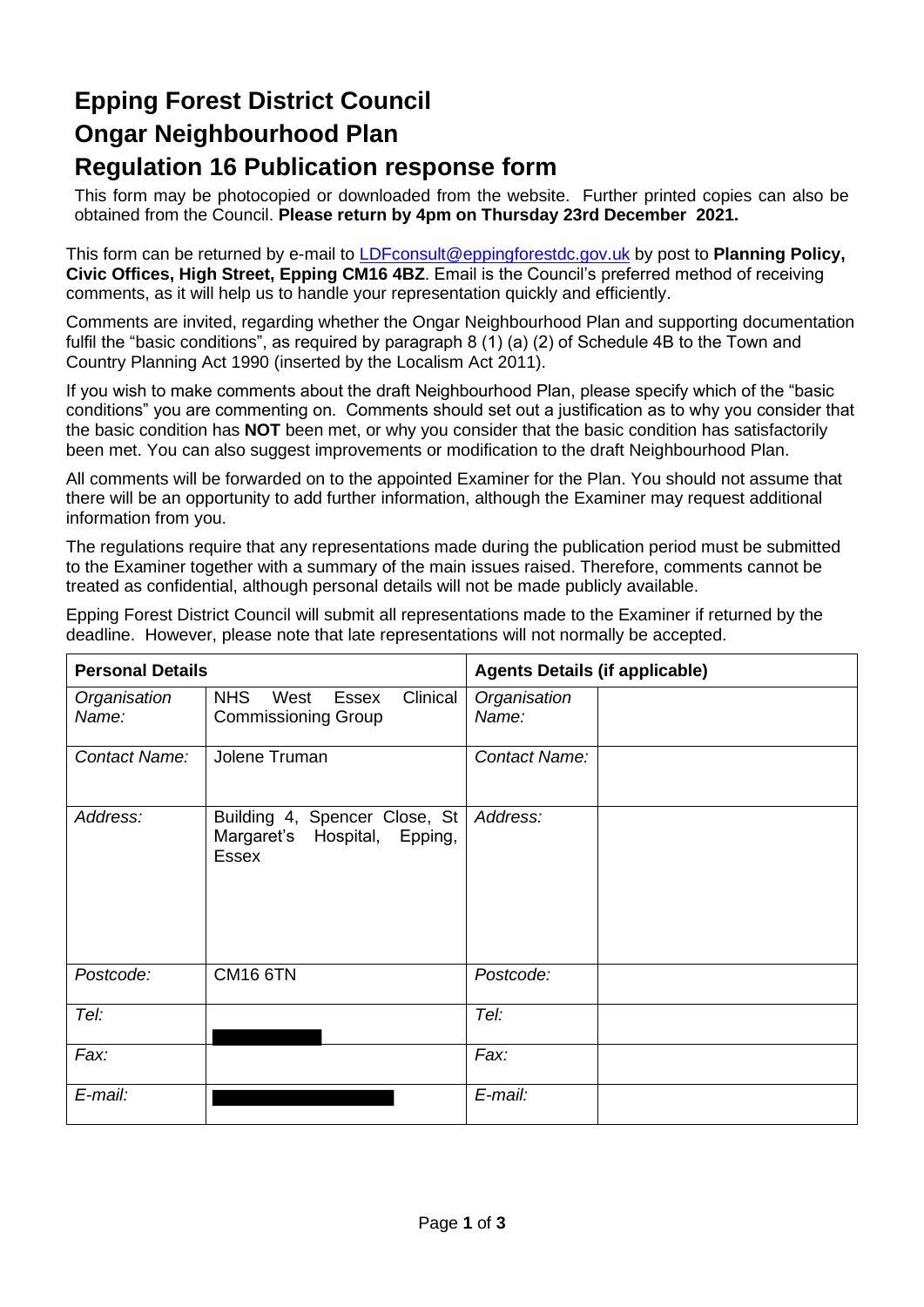# **Part 1**

Five "basic conditions" form the statutory requirements for the draft Neighbourhood Plan. These require that the Neighbourhood Plan:

### **Please tick the relevant basic condition / supporting documents and submit a separate Part 2 form for each of the basic conditions / supporting documents you are commenting on**

a. having regard to national policies and advice contained in guidance issued by the Secretary of State it is appropriate to make neighbourhood plan).

b. the making of the neighbourhood plan contributes to the achievement of sustainable development.

c. the making of the neighbourhood plan is in general conformity with the strategic policies contained in the development plan for the area of the authority (or any part of that area).

|              | d. the making of the neighbourhood plan does not breach, and is otherwise compatible with EU |  |  |  |
|--------------|----------------------------------------------------------------------------------------------|--|--|--|
| obligations. |                                                                                              |  |  |  |

e prescribed conditions are met in relation to the plan and prescribed matters have been complied with in connection with the proposal for the neighbourhood plan.

Other supporting submission document and supporting documents. Please specific which document you wish to comment on: \_\_\_\_\_\_\_\_\_\_\_\_\_\_\_\_\_\_\_\_\_\_\_\_\_\_\_\_\_\_\_\_\_\_\_\_\_\_\_\_\_\_\_\_\_\_\_\_\_\_\_\_\_\_\_\_\_\_\_\_\_\_\_\_\_\_\_\_\_\_\_

# **Part 2**

#### **Question 1**

**Why do you consider that the draft Neighbourhood Plan and/ or supporting documents do/ do not meet the specified "basic condition"?** Please provide a brief summary of your comments.

Regarding the health element within the neighbourhood plan, West Essex Clinical Commissioning Group would like to acknowledge the potential housing growth within the Ongar area over the next 15 years. Ongar has the one GP practice servicing the area, Ongar War Memorial Medical Centre, which was refurbished in 2014 to future proof the potential growth to the area for the next 25 years. We do not anticipate the need for any further GP premises requirements in the area over the next 15 year period.